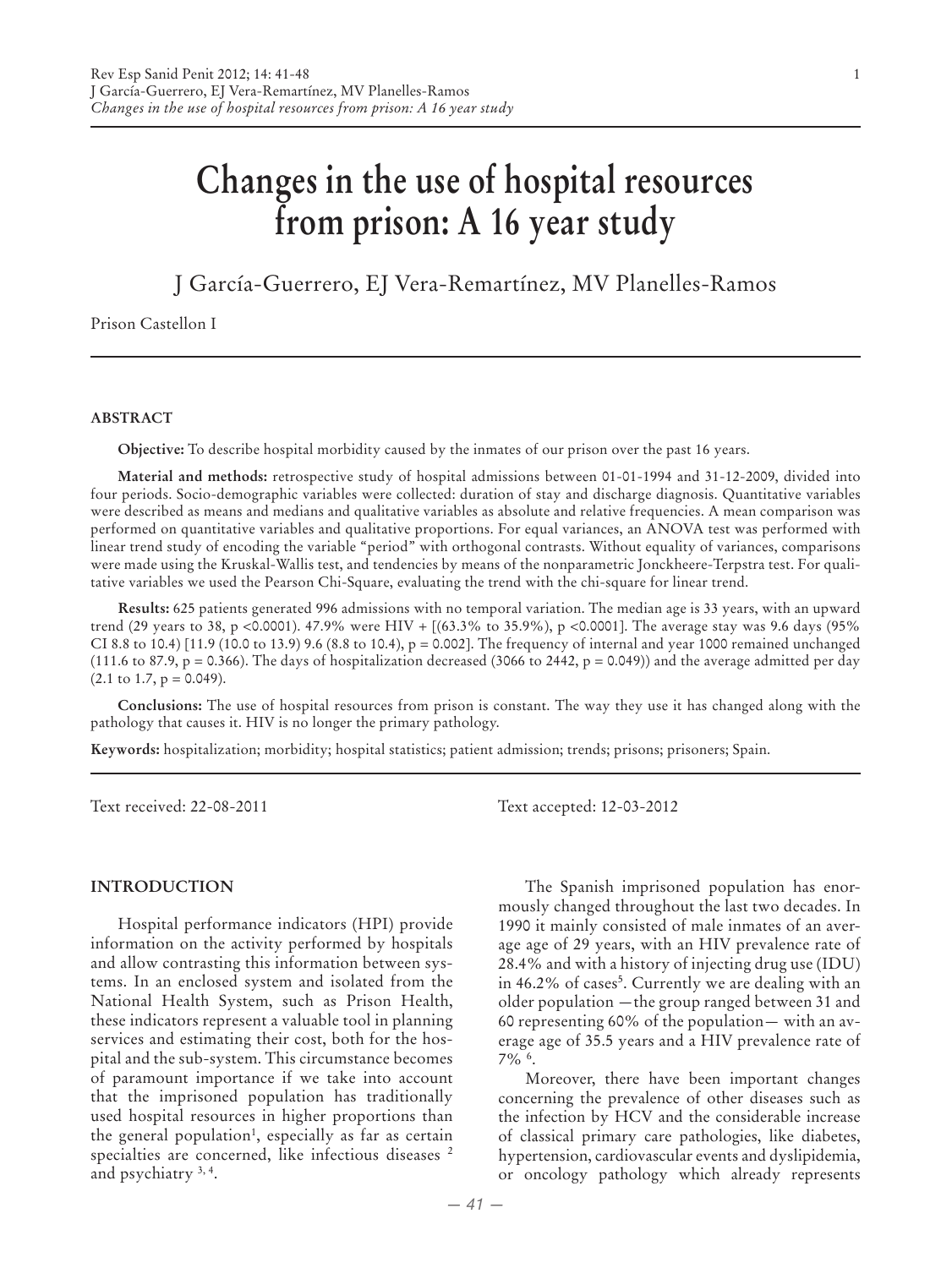5.2% of all hospitalization episodes (HE) occurred in prisons 6 . Last, the appearance of new very effective against HIV therapies has entailed the chronification of this disease and has led to reducing the use of hospital resources by imprisoned patients 7 .

All these factors could lead to the conclusion that there have been changes in the use of hospital resources by imprisoned patients, something which has been already remarked in some previous study 6. Anyway, this a poorly researched aspect of Prison health care.

The main objective of this paper is to assess the reasons for hospital admission of people deprived of freedom, as well as HPI regarding the custody unit in our reference hospital (HCU), and to detect the changes that may have occurred in both in a long time series.

## **MATERIAL AND METHODS**

This is a descriptive observational retrospective study of HE originated in inmates of the prison Castellon I in the reference hospital during the period comprised between 01-01-1994 and 31-12-2009. A HE was considered when an inmate was admitted to the hospital custody unit (HCU) and remained there for over 24 hours.

The main information resource was the hospitalization registry of the Prison of Castellon I, by reviewing the history of all patients who had been admitted to hospital at least once while hosted in our facility. From those registries, all clinical histories both from our center and from hospital, as well as hospital discharge reports were reviewed.

The prison of Castellon I is a medium sized facility which hosts both preventive and convicted inmates. During the study period it has undergone differences concerning the imprisoned population, with a minimum of 445 inmates in 1995 and a maximum of over 800 in 2009. The average stay of inmates is of about 3.5 years although this is tending to diminish ever since the opening of the prison of Albocasser in the autumn of 2008. The evolution of the prevalence of the main pathologies in inmates has run parallel to the evolution in the rest of the country. As far as the HIV infection is concerned we have gone from a prevalence of 24% in 1994 to an 8% in 2009, HCV which affected over 50% of inmates in 1994 had a prevalence rate of 24% by the end of 2009. There has also been an increase of classical primary care pathologies such as diabetes, hypertension, dyslipidemia and cardiovascular events.

Of all patients admitted to hospital the following variables were collected: age, gender, serological status for HIV and HCV, a history of drug abuse, injecting drug use (IDU), risk practices for HIV, admission and discharge dates to establish the duration of each HE and the main diagnosis upon discharge, which was codified according to the international classification of diseases ICD-9.

The following hospital use indicators were collected, calculated and analyzed: hospitalization episodes (HE) (total number of admissions, including repetitions) and modality (emergency or programmed), number of patients admitted to hospital, total days of hospital admission, frequentation (HE x 100/ inmates-year), length of stay ( total days of hospitalization / HE), average daily admissions (total days of hospital admission/365 days), occupancy rate [stays / (available beds x 365) x 100], rotation index (discharges /available beds) and intrahospital mortality [(number of deceased/number of admissions x year) x 1000]. We assumed that the number of available beds in the HCU is four throughout the study period. To calculate the annual prison's population the arithmetic mean of inmates present the last day of each month of the corresponding year was calculated.

Initially a descriptive analysis of the variables was carried out by considering the mean and median values with their corresponding 95% confidence interval for quantitative variables. For qualitative variables, absolute and relative frequencies were considered.

As to compare and evaluate the trend of the main variables under study throughout time we divided the 16 year study into four equally long periods: first from 01/01/1994 to 31/12/1997; second from 01/01/98 to 31/12/2001; third from 01/01/2002 to 31/12/2005; and fourth from 01/01/2006 to 31/12/2009.

Means of quantitative variables and proportions of qualitative variables were compared. Previously the variance was confirmed by means of Levene's test; those variables for which equality of variances was assumed underwent an ANOVA test, with a linear trend study by coding the variable "period" with orthogonal contrasts. For those variables for which the equality of variance was not assumed the comparison was carried out by means of the Kruskal-Wallis test (K-W) and as to study the trend the nonparametric Jonckheere-Terpstra test (J-T) was used. Qualitative variables underwent Pearson's chisquare test by assessing the trend with the chi-square test for linear trend ( $\chi^2$  linear trend). Subsequently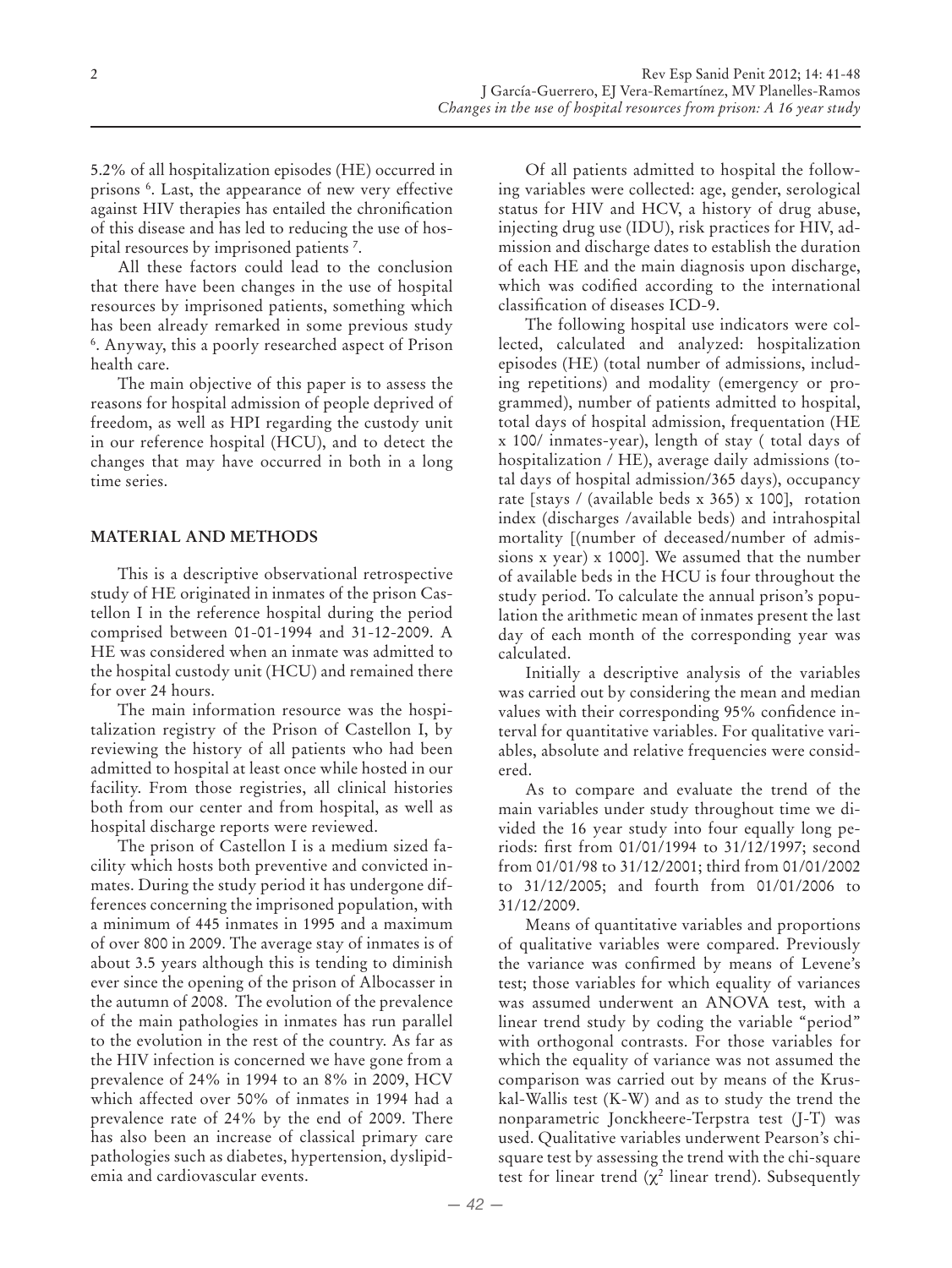by means of a study with logistic regression models we established potential differences between the main variables, according to seropositivity for HIV of patients needing hospital admission, as a relevant reason for hospitalization.

We analyzed by means of a linear regression model the trend of hospitalization events according to the time studied, by considering hospitalization events a dependent variable of the HIV serology in the patient concerned and different years under study, the independent variable. Data was processed with the software SPSS v.15 and in all cases an alpha significance level of under 0.05 was adopted.

Ethical considerations: the research's design received the perceptive administrative authorization by the Secretary General of Penitentiary Institutions of the Spanish Home Office, in accordance with the terms included in instruction 11/2005 on "Studies and research in the penitentiary field". Since it entailed the review of clinical histories with anonymous information it was not considered necessary to summon an Ethics Committee of Clinical Research.

#### **RESULTS**

Overall, 625 patients were hospitalized throughout the period: 573 (91.8%) were men. No significant differences were observed between men and women throughout the study period. The total median age was 34 years with a clearly ascending trend, from 32 years in the first period to 36 in the last (p<0.0001). 240 of those admitted to hospital (38.4%) were HIV positive, with a clearly descending trend: from 56.8% in the first period to 29.6% in the last ( $p<0.0001$ ) and 329 (52.6%) had a record of IDU, without any modification of trend (p=0.096). Other clinical features

of patients admitted to hospital, as well as statistical

tests used are depicted in Table 1. Table 2 shows specific data regarding overall hospital resources and their division per period. The total number of HE throughout the period was 996, without differences between sections (p=0.451). HE had a mean length of stay of 9.6 days (95%CI: 8.8- 10.4), with a descending trend (p=0.002). Some hospital activity indicators, such as the number of admitted patients, occupancy index and rate, rotation index and frequentation x 1000 and year suffered no modifications throughout time but those referred to the use of hospital resources, like the daily average hospitalized patients, mean stay and hospitalization days presented a clearly descending trend. It is worth noting that in the first period one hospital bed was needed per every 276 inmates and in the last such need dropped to one bed per every 441 inmates. Intrahospital mortality also fell throughout the study period, as well as emergency derivation as a reason for admission (see Table 2).

The main diagnosis upon discharge was that related to HCV infection (13.25% of the total), fol-

|                       | Period<br>1994-1997 | Period<br>1998-2001 | Period<br>2002-2005 | Period<br>2006-2009 | <b>Total Periods</b> | Tests and<br>Significance            |
|-----------------------|---------------------|---------------------|---------------------|---------------------|----------------------|--------------------------------------|
| Median age            | 32 years            | 32 years            | 34 years            | 36 years            | 34 years             | KW p<0.0001<br>$J-T$ p<0.0001        |
| Male/Female           | 141/7               | 109/18              | 153/8               | 170/19              | 573/52               | $\chi^2$ Linear trend<br>$p = 0.414$ |
| <b>HCV</b> Patients   | 78                  | 79                  | 106                 | 95                  | 378                  | $\chi^2$ Linear trend                |
|                       | $(52.7\%)$          | $(62.2\%)$          | $(65.8\%)$          | $(50.3\%)$          | $(57.3\%)$           | $p=0.024$                            |
| <b>HIV</b> Patients   | 84                  | 45                  | 55                  | 56                  | 240                  | $\chi^2$ Linear trend                |
|                       | $(56.8\%)$          | $(35.4\%)$          | $(34.2\%)$          | $(29.6\%)$          | $(38.4\%)$           | p<0.0001                             |
| IDU                   | 91                  | 55                  | 93                  | 90                  | 329                  | $\chi^2$ Linear trend                |
|                       | $(61.5\%)$          | $(43.3\%)$          | $(57.8\%)$          | $(47.6\%)$          | $(52.6\%)$           | $p=0.096$                            |
| Sexual risk behaviors | 57                  | 58                  | 40                  | 23                  | 178                  | $\chi^2$ Linear trend                |
|                       | $(38.5\%)$          | $(45.7\%)$          | $(24.8\%)$          | $(12.2\%)$          | $(28.5\%)$           | p<0.0001                             |

χ² Linear T.: Chi-square linear trend test; KW: Kruskal-Wallis test; J-T: Jonckheere-Terpstra trend test

**Table 1:** Some clinical features of patients admitted to hospital (n= 625)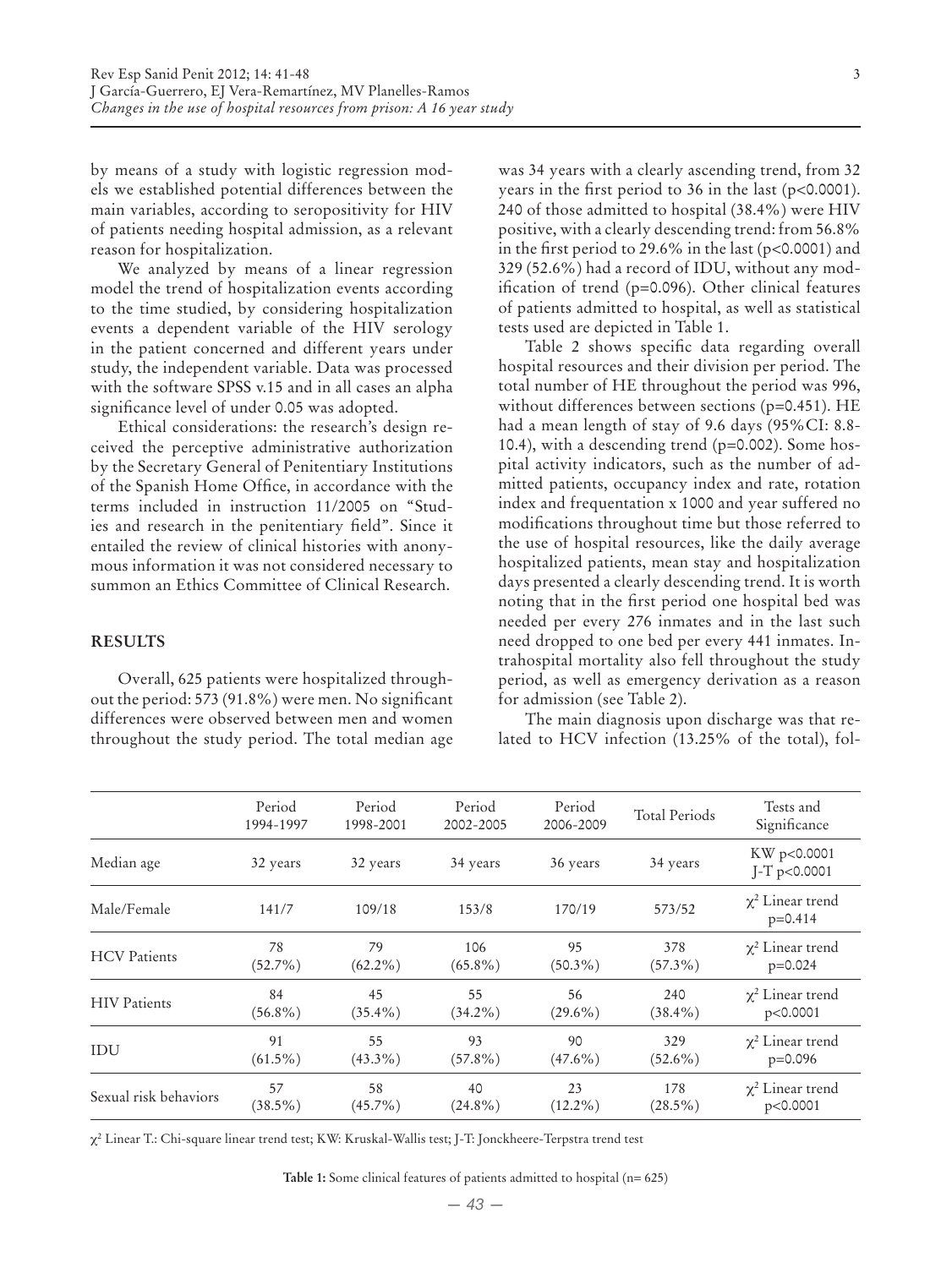| J García-Guerrero, EJ Vera-Remartínez, MV Planelles-Ramos             |  |
|-----------------------------------------------------------------------|--|
| Changes in the use of hospital resources from prison: A 16 year study |  |

|                                              | Period<br>1994-1997                    | Period<br>1998-2001                  | Period<br>2002-2005                 | Period<br>2006-2009                  | <b>Total Periods</b>                 | Tests and<br>Significance         |
|----------------------------------------------|----------------------------------------|--------------------------------------|-------------------------------------|--------------------------------------|--------------------------------------|-----------------------------------|
| Hospitalization Episodes                     | 256<br>$(25.7\%)$                      | 216<br>$(21.7\%)$                    | 265<br>$(26.6\%)$                   | 259<br>$(26.0\%)$                    | 996<br>$(100\%)$                     | <b>ANOVA</b><br>$P = 0.451$       |
| Patients admitted                            | 148<br>$(23.7\%)$                      | 127<br>$(20.3\%)$                    | 161<br>$(25.8\%)$                   | 189<br>$(30.2\%)$                    | 625<br>$(100\%)$                     | <b>ANOVA</b><br>$p=0.085$         |
| Emergency admissions                         | 225<br>$(87.2\%)$                      | 187<br>$(87.0\%)$                    | 137<br>$(51.3\%)$                   | 152<br>$(59.4\%)$                    | 701<br>$(70.4\%)$                    | $\chi^2$ Linear T.<br>p<0.0001    |
| Average inmates                              | 581                                    | 508                                  | 585                                 | 750                                  | 606                                  | <b>ANOVA</b><br>p<0.0001          |
| Occupancy Rate                               | 52.5%                                  | 32.6%                                | 36.7%                               | 41.8%                                | 40.8%                                | $\chi^2$ Linear T.<br>$P = 0.267$ |
| Rotation Index                               | 16.0                                   | 13.5                                 | 16.6                                | 16.2                                 | 15.6                                 | <b>ANOVA</b><br>$p=0.451$         |
| Frequency 1000 inmates/year                  | 111.6                                  | 106.5                                | 113.3                               | 87.9                                 | 104.8                                | <b>ANOVA</b><br>$p=0.366$         |
| Average admissions/day                       | 2.1                                    | 1.3                                  | 1.5                                 | 1.7                                  | 1.6                                  | <b>ANOVA</b><br>$p=0.049$         |
| Mean length of stay<br>$(95\%CI)$            | 11.9 days<br>$(10.0 \text{ to } 13.9)$ | 8.9 days<br>$(7.6 \text{ to } 10.1)$ | 7.7 days<br>$(6.7 \text{ to } 8.7)$ | 9.8 days<br>$(7.8 \text{ to } 11.8)$ | 9.6 days<br>$(8.8 \text{ to } 10.4)$ | <b>ANOVA</b><br>$p=0.002$         |
| Median length of stay                        | 7 days                                 | 6 days                               | 4 days                              | 4 days                               | 5 days                               | KW p<0.0001<br>J-T p<0.0001       |
| Total hospitalization days                   | 3066                                   | 1903                                 | 2146                                | 2442                                 | 9557                                 | <b>ANOVA</b><br>$p=0.049$         |
| Intrahospital Mortality rate<br>(% and year) | 20.5                                   | 11.5                                 | 4.7                                 | 5.8                                  | 2.6                                  | <b>ANOVA</b><br>$p=0.028$         |
| N. of deceased (%)                           | 21<br>$(8.1\%)$                        | 10<br>$(4.7\%)$                      | 5<br>$(1.9\%)$                      | 6<br>$(2.3\%)$                       | 42<br>$(4.2\%)$                      | $\chi^2$ Linear T.<br>p<0.0001    |

χ2 Linear T.: chi-square Linear Trend; KW: Kruskal Wallis test;

J-T: Jonckheere-Terpstra trend test; ANOVA: Fisher Analysis of Variance.

Table 2: Use of hospital resources per period and hospitalization episodes.

lowed by digestive pathologies (12.34%) and HIV infection (10.24%) while hospitalization causes which lead to longer stays were hematological diseases (20 HE with an average length of stay of 19.4 days) and tumors (42 HE and 13.8 days of mean length of stay). The rest of diagnosis upon discharge and the corresponding mean stays are depicted in Table 3.

Bivariate analysis reveals that HIV positive patients admitted to hospital were younger, had a history of IDU in a higher proportion, were admitted more and overall caused longer lengths of stay, and deceased more frequently than HIV negative patients. No differences were found between genders (see Table 4). Among the reasons for admission the fact of being HIV positive significantly associated respiratory reasons for admission (p= 0.044; OR: 1.532; 95% CI: 1.011 to 2.322) (see Table 4).

The linear trend analysis reveals how hospitalization episodes for HIV positive patients show a clearly descending trend at a rate of -1.287 HE/ year (95%CI: -2.217 to -0.356; p=0.10), while in HIV negative pa-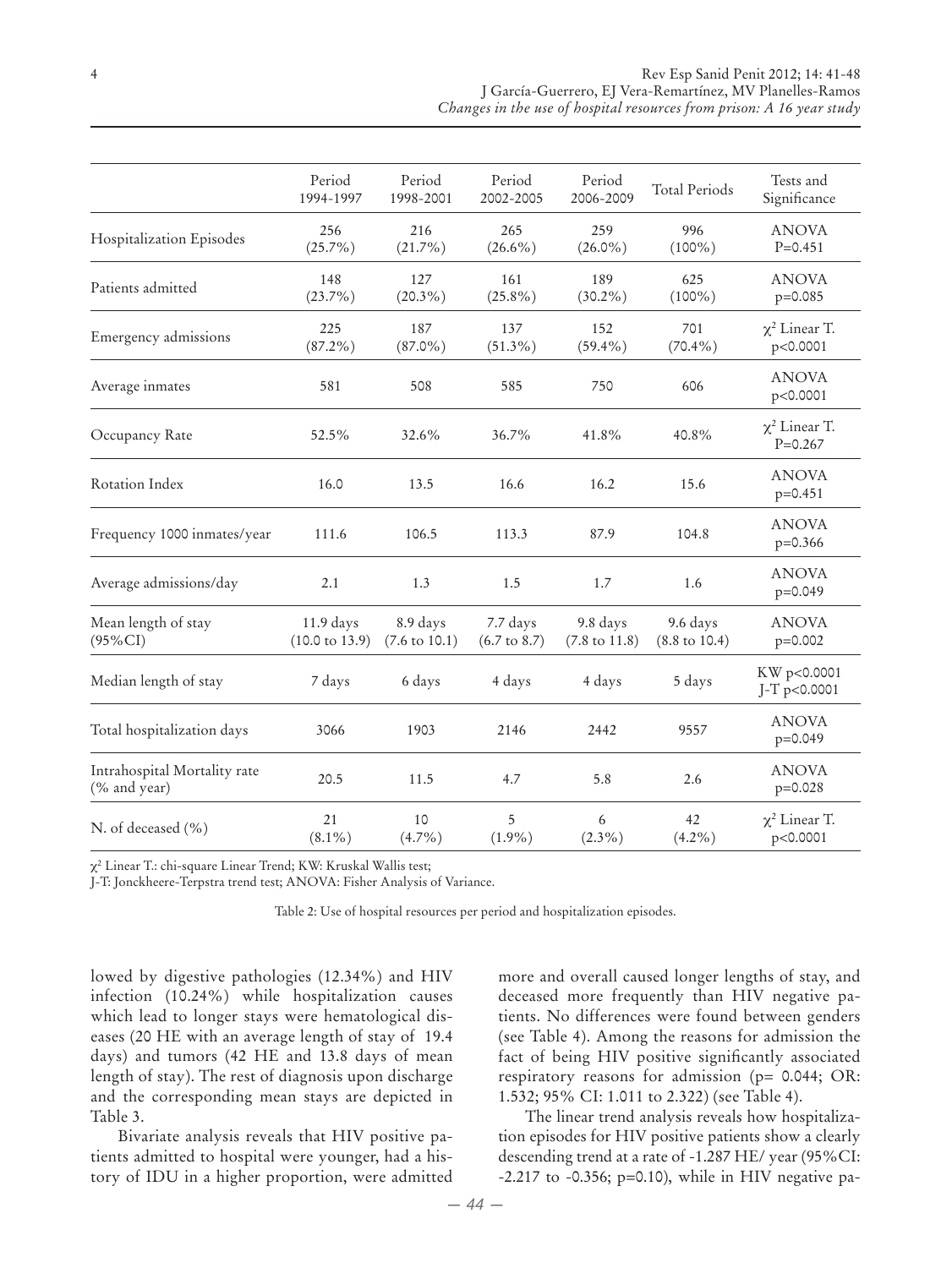|                                                         | 1994-1997      |              | 1998-2001        |              | 2002-2005      |                | 2006-2009           |                  | <b>TOTAL</b>   |              |
|---------------------------------------------------------|----------------|--------------|------------------|--------------|----------------|----------------|---------------------|------------------|----------------|--------------|
|                                                         | Episodes       | Mean<br>Stay | Episodes         | Mean<br>Stay | Episodes       | Mean<br>Stay   | Episodes            | Mean<br>Stay     | Episodes       | Mean<br>Stay |
| <b>HCV</b> infection                                    | 19             | 19           | 13               | 6.9          | 51             | 6.8            | 49                  | 6.5              | 132            | 9.8          |
| Diseases of the Digestive System                        | 29             | 8.5          | 23               | 13.9         | 37             | 7.5            | 34                  | 9.2              | 123            | 9.8          |
| HIV infection                                           | 35             | 7.6          | 27               | 7.3          | 31             | 7.1            | 9                   | 4.2              | 102            | 6.6          |
| Diseases of the Respiratory System                      | 19             | 13.3         | 23               | 7.8          | 20             | 4.9            | 39                  | 18.9             | 101            | 11.2         |
| Mental Disorders                                        | 26             | 11.7         | 22               | 10.5         | 19             | 6.5            | $\mathfrak{Z}$      | 5.3              | 70             | 8.5          |
| Diseases of the Circulatory System                      | 18             | 10.3         | 12               | 6.8          | 10             | 8              | 11                  | 7.6              | 51             | 8.2          |
| Injuries                                                | 16             | 8.7          | 14               | 6.2          | 13             | 7.9            | $\overline{7}$      | 9.3              | 50             | 8.0          |
| Neoplasms                                               | $\,8\,$        | 12.4         | 9                | 21.3         | 9              | 8.1            | 22                  | 13               | 48             | 13.7         |
| Diseases of the Musculoskeletal system                  | 8              | 22.8         | 6                | 9.2          | 9              | 9              | 24                  | 10.7             | 47             | 12.9         |
| Infectious and parasitic diseases                       | $\overline{7}$ | 14.3         | $\overline{7}$   | 12.4         | 6              | 7.6            | 11                  | 13.4             | 31             | 11.9         |
| Diseases of the genitourinary system                    | 10             | 22.6         | 5                | 4.6          | 11             | 11.3           | 5                   | 7.4              | 31             | 11.5         |
| Accidental drug poisoning                               | 8              | 9.1          | 8                | 5.9          | 8              | 10.8           | 5                   | 4.8              | 29             | 7.7          |
| Endocrine and metabolic diseases and immunity disorders | 5              | 26.6         | $\overline{2}$   | 5            | $\overline{7}$ | 5              | 11                  | 17.3             | 25             | 13.5         |
| Symptoms, signs and ill-defined conditions              | $\overline{7}$ | 14.9         | 12               | 9.1          | 5              | 5.6            | $\mathbb O$         | 0                | 24             | 7.4          |
| Diseases of the blood and blood-forming organs          | 11             | 8.9          | $\mathfrak{Z}$   | 20.3         | $\mathfrak{Z}$ | 11.3           | 3                   | 37               | 20             | 19.4         |
| Diseases of the skin and subcutaneous tissue            | 5              | 10.6         | $\overline{4}$   | 12.5         | 3              | 2.7            | 8                   | 13.8             | 20             | 9.9          |
| Trauma and Burns                                        | $\overline{7}$ | 8.3          | $\boldsymbol{7}$ | 9.4          | 6              | 7.7            | 0                   | 0                | 20             | 6.4          |
| Diseases of the Nervous System                          | $\overline{4}$ | 12.5         | $\sqrt{5}$       | 5.2          | 6              | 5              | $\overline{4}$      | 9.3              | 19             | 8.0          |
| Diseases of the eye and adnexa                          | 6              | 11.7         | $\overline{7}$   | 12           | $\overline{2}$ | $\mathfrak{Z}$ | $\overline{2}$      | 20.5             | 17             | 12.1         |
| Diseases of the ear and mastoid process                 | 5              | 29.6         | $\overline{2}$   | 3.5          | $\mathfrak{Z}$ | 6              | 5                   | 9.4              | 15             | 12.1         |
| Diseasesof oral cavity, salivary glands and jaws        | 0              | 0            | 0                | 0            | 3              | 9              | $\overline{2}$      | 12               | 5              | 5.3          |
| Gynecological diseases                                  | $\overline{2}$ | 4.5          | $\overline{2}$   | 23.5         | $\mathbf{1}$   | 20             | $\mathsf{O}\xspace$ | 0                | 5              | 12.0         |
| Obstetric causes                                        | $\,1\,$        | 5            | $\mathfrak{2}$   | 2.5          | $\mathbf{1}$   | 12             | $\mathbf{1}$        | 7.8              | 5              | 6.8          |
| Tuberculosis                                            | 0              | 0            | $\mathbf{1}$     | 6            | $\mathbf{1}$   | 10             | $\mathbf{1}$        | $\mathbf{1}$     | 3              | 4.3          |
| Unspecified causes                                      | 0              | 0            | 0                | 0            | 0              | 0              | $\mathfrak{Z}$      | $\boldsymbol{7}$ | $\mathfrak{Z}$ | 1.8          |
| TOTAL                                                   | 256            | 11.9         | 216              | 8.8          | 265            | 7.7            | 259                 | 9.8              | 996            | 9.6          |

Table 3: ICD-9 Classification of diagnosis upon discharge in every period (arranged by number of episodes).

tients the opposite trend is observed at a rate of +1.472 HE/year (95% CI: 0.707 to 2.237; p=0.001). Figure 1 depicts the corresponding trend lines.

The same analysis referred to patients admitted every year shows that HIV positive patients present a descending linear trend but without statistical significance, at a rate of 0.506 less patients admitted every year (95% CI: -1.080 to 0.068; p=0.080), while the opposite trend achieves statistically significant values in the case of HIV-negative patients (95% CI: 0.763 to 1.923; p<0.001). Figure 2 shows the corresponding trend lines.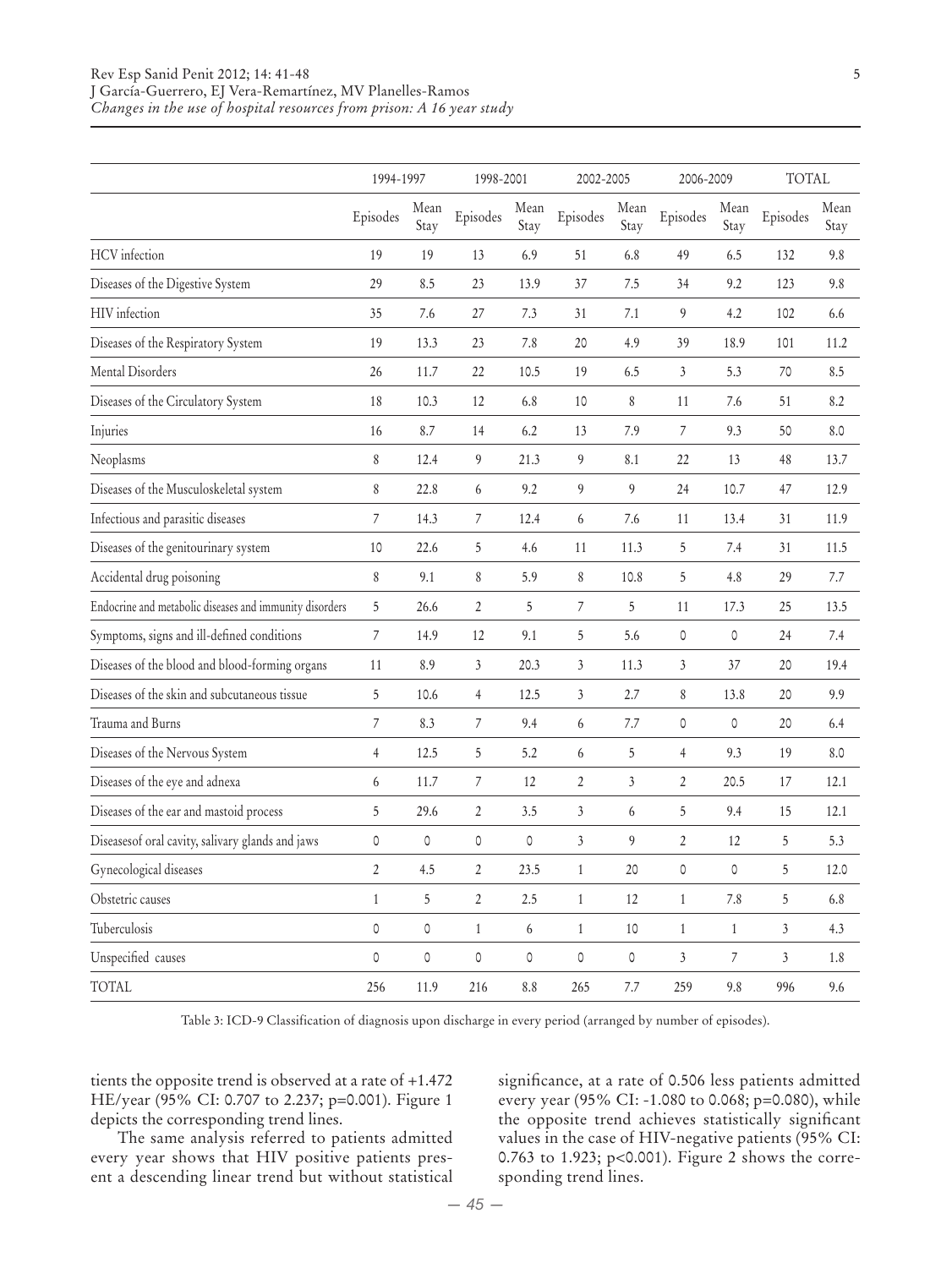| Main Variables                                      | HIV positive<br>patients | HIV negative<br>patients | Significance (p) | Exp(B) | 95% CI Exp (B)    |  |
|-----------------------------------------------------|--------------------------|--------------------------|------------------|--------|-------------------|--|
| Median age upon admission (years)                   | 33.0                     | 34.0                     | < 0.0001         | 0.963  | 0.950 to 0.977    |  |
| Male                                                | 432 (90.6%)              | 483 (91.3%)              | 0.151            | 0.716  | 0.453 to 1.130    |  |
| Female                                              | 45 $(9.4\%)$             | $36(6.9\%)$              | 0.151            | 1.398  | 0.885 to 2.207    |  |
| Admissions (emergency)                              | 367 (76.9%)              | 334 (64.4%)              | < 0.0001         | 1.848  | 1.399 to 2.422    |  |
| Hospitalization episodes (HE)                       | 477 (47.9%)              | 519 (52.1%)              | < 0.0001         | 0.968  | 0.982 to 0.990    |  |
| Patients involved in HE                             | 240 (38.4%)              | 385 (61.6%)              | < 0.0001         | 0.352  | 0.270 to 0.460    |  |
| Total duration of hospitalization (days)            | 5204                     | 4353                     | 0.004            | 1.015  | 1.005 to 1.026    |  |
| Frequentation % inmates-year                        | 50.9                     | 53.8                     | 0.072            | 0.990  | 0.978 to 1.001    |  |
| Mean daily admissions                               | 0.9                      | 0.7                      | < 0.0001         | 5.061  | 3.355 to 7.635    |  |
| Mean stay (days) (95%CI)                            | 10.9 (9.6 to 12.29)      | 8.4 (7.3 to 9.4)         | < 0.0001         | 6.169  | 4.650 to 8.186    |  |
| Intrahospital deceases                              | 33 (6.9%)                | $9(1.7\%)$               | < 0.0001         | 4.212  | 1.994 to 8.898    |  |
| Intrahospital mortality rate<br>(1000 inmates-year) | 4.3                      | 1.1                      | < 0.0001         | 2.133  | 1.879 to 2.421    |  |
| <b>Injecting Drug Users</b>                         | 467 (97.9%)              | 153 (29.5%)              | < 0.0001         | 11.714 | 58.075 to 214.892 |  |
| Sexual risk behaviors                               | 218 (45.7%)              | $115(22.2\%)$            | < 0.0001         | 2.957  | 2.247 to 3.891    |  |
| Patients with HCV infection                         | 450 (94.3%)              | 201 (38.7%)              | < 0.0001         | 15.673 | 10.739 to 22.876  |  |
| Hepatic biopsies                                    | 42 (8.8%)                | $69(13.3\%)$             | 0.025            | 0.630  | 0.420 to 0.945    |  |
| Diagnostic if diseases of the<br>respiratory system | 58 (57.4%)               | 43 (42.6%)               | 0.044            | 1.532  | 1.011 to 2.322    |  |

Table 4: Bivariate analysis of the main variables according to HIV serology of HE.

### **DISCUSSION**

We believe this to be the most comprehensive study on hospital morbidity of patients deprived of freedom and the use of hospital resources by this specific group carried out up to date. Special attention has been paid to the description of hospital performance indicators (HPI) and their evolution through time, since this data can provide valuable information for both managers and clinicians as to more appropriately plan the provision of services. Our results confirm that the use of hospital resources by people deprived of freedom has undergone profound changes. On one hand, there is a significantly reduced use of such resources by HIV+ patients, something which has been previously stated <sup>7</sup> and which is mainly due to an improved management of this infection since the introduction of Highly Active Antiretroviral therapy (HAART) in 1996.97<sup>8,9</sup>. This had lead to a lower incidence of opportunistic diseases, a reduced need of using hospital resources for diagnostic or therapeutic purposes and an overall improved quality of life. HIV- positive inmates, who before used more hospital resources because the prescription of an appropriate antiretroviral therapy was conducted less than in the general population <sup>10</sup>, now pursue hospital assistance much less since the prescription of such treatments is totally alike, both in quality and quantity, that of the general population 11. Regarding HIV-negative inmates, they have recently tended to an increased use of hospital resources due to a series of factors: a) during the first half of the last decade the infection by HCV became an important reason for hospitalization because of the need to conduct biopsies to assess the hepatic status before initiating pegylated interferon and rib-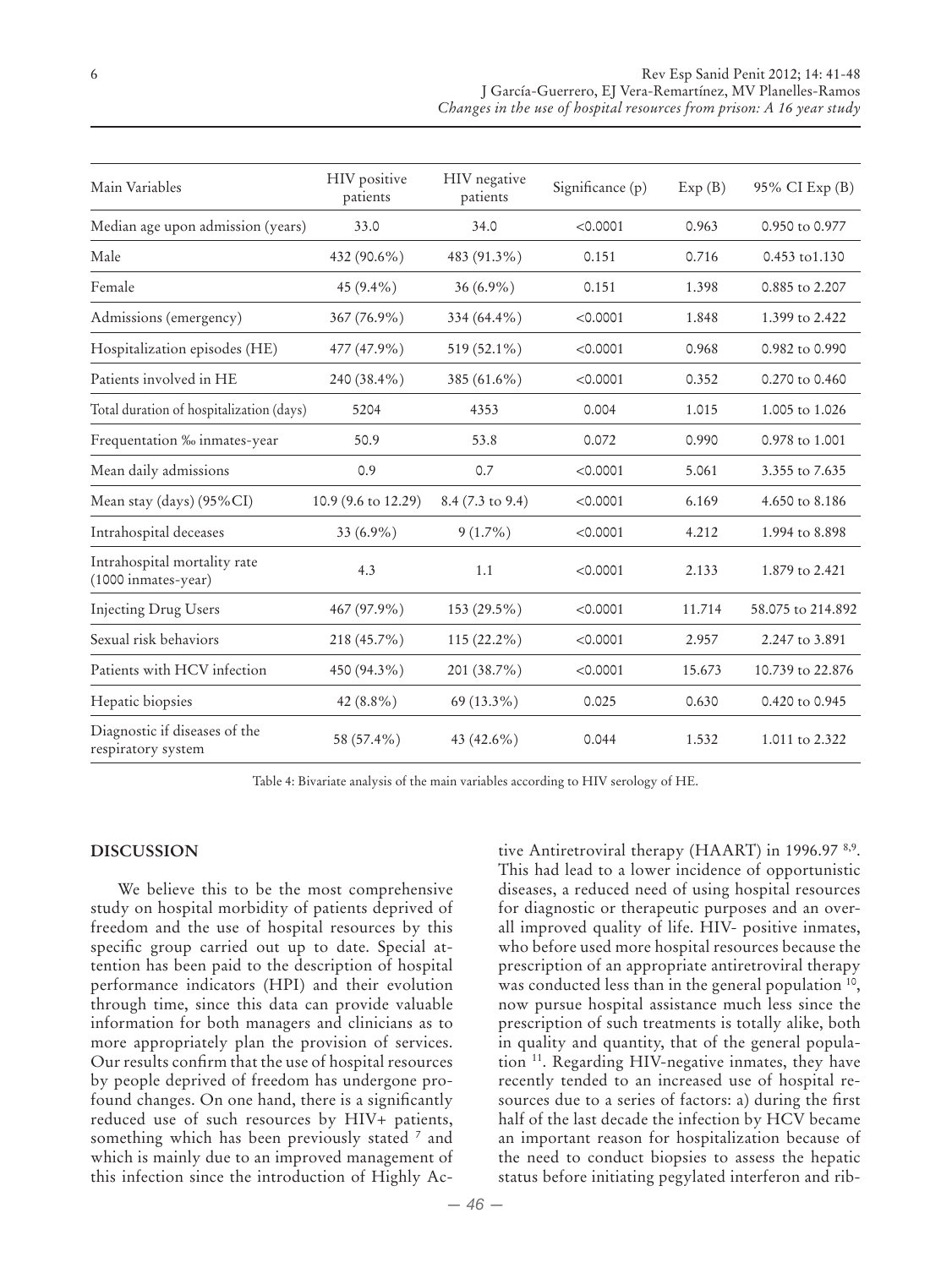

avirin therapy. Only a few years later new measuring techniques such as hepatic elastography (Fibroscan ®) were developed and are now available at Spanish prisons. Nevertheless that reason was, at least in our facility, an important reason for hospitalization at the time; b) the progressive ageing of the imprisoned population entails the appearance of pathology of the fifth or sixth decade such as cardiac pathologies and tumors; and c) there has been a progressive increase of programmed admissions to conduct hospital explorations or diagnostic and therapeutic interventions which compensate the reduction of emergency admissions which took place during the first sections of the period under study, mostly due to HIV-positive patients.

The evolution observed in our prison is mostly alike the data provided by the Secretary General of Penitentiary Institutions for the totality on prisons managed by it. In 2000 the infection by HIV represented the first cause for hospital admission among inmates while cardiovascular affections and neoplasms were the eighth and tenth causes respectively 12. In2009 the main cause was represented by digestive diseases and secondly HIV infection, while cardiovascular diseases and tumors represented the fifth and sixth reasons for admission respectively 13. This evolution coincides with a recently published study 14, although HIV remains the main cause of hospitalization in such study. This may be due to design differences. Despite this evolution, HIV still

has a considerable influence on the use of hospital resources by inmates since it generated more hospitalization days, longer lengths of stay and more daily admissions than HIV-negative patients admitted to hospital.

The mean hospital stay of our patients has dramatically fell, nevertheless it is still higher than that obtained in Spanish general hospitals 15 and for the overall imprisoned population who needs to be admitted to hospital at some point 13. Anyway, it seems that inmates generate longer hospital stays, due to HIV infection<sup>2</sup> or to cardiovascular disease <sup>16</sup> and other causes. This fact is difficult to explain. This circumstance may be related to the characteristic nature of the penitentiary institution. There is an important fiscalization of the penitentiary activity, both from a judiciary and administrative point of view, which can sometimes lead to an excessive prescription of diagnostic tests which may extend hospital stays.

The mean length of stay is usually regarded as an indicator of efficiency. We have once more observed its reduction in our patients, alike other studies previously published  $^{7,17}$ . This reduction, along with an increasing rotation index and stable occupancy rates imply an increase of activity and productivity, as long as there are no significant modifications of the available beds 15. Three out of these four criteria are fulfilled in our series; we would have only needed to increase the rotation index to be more efficient; hence we would have needed an increased number of patients admitted to hospital. Actually, the evolution has been the opposite and a reduced need of hospital beds has been observed through time, something which can guide prison managers when planning the new Hospital Custody Units.

The most important limitation is that this research only concerns one prison. Although it is a long time series which reliably collects the evolution undergone we must be very cautious when extrapolating the results since these can be deeply influenced by the features of each center. It would be desirable that a similar study be conducted in several centers as to minimize this problem and so that valid statements on the overall Spanish penitentiary system could be concluded. We must also be cautious as far as the population size used as a denominator is concerned, since there is a great mobility among inmates. As to minimize this risk we have used the mean value of those hosted in the prison the last day of every month of the years under study.

To conclude: there has been a clear change through time regarding the use of hospital resources and its reasons by the population deprived of free